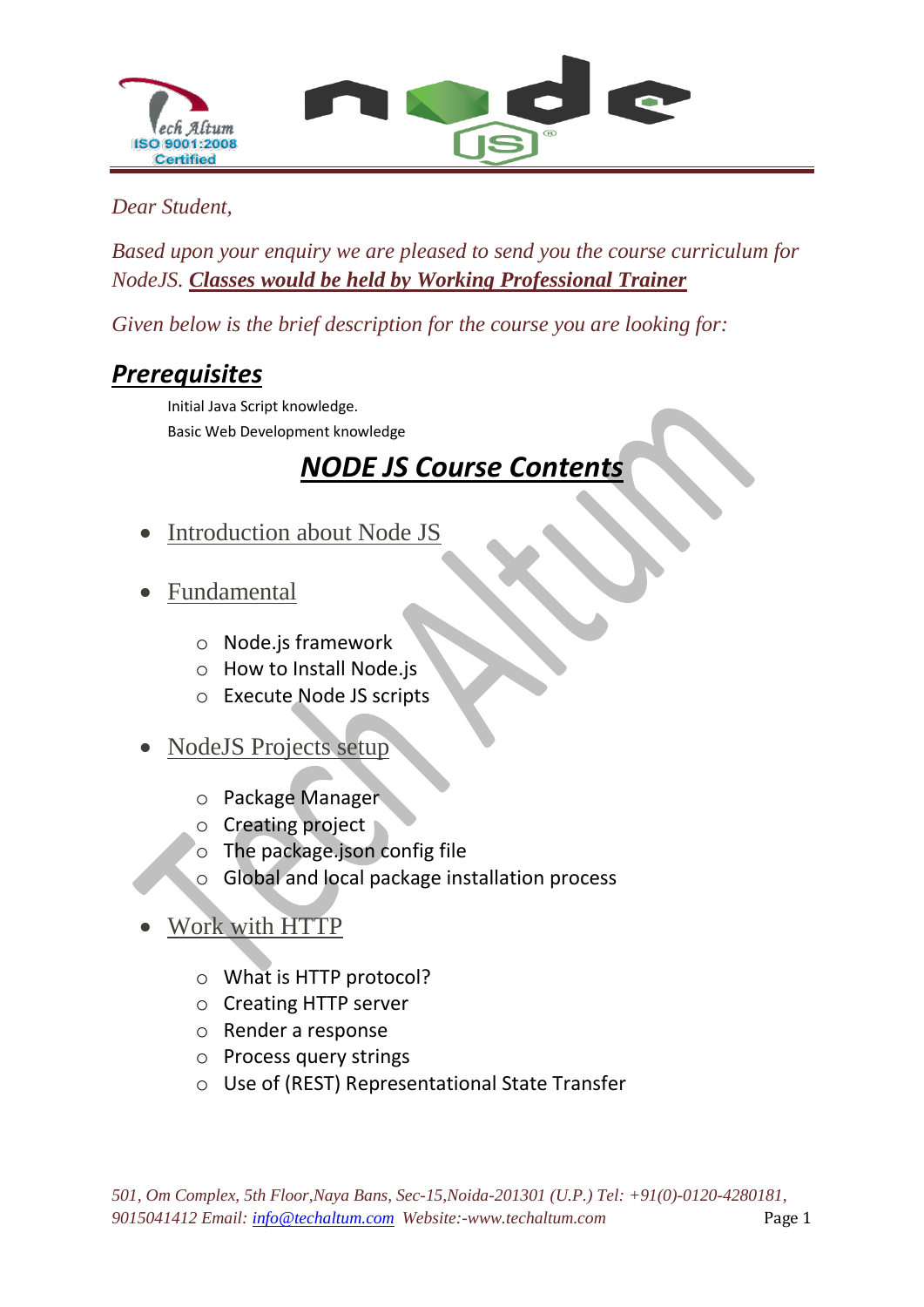

### File System (IO Operation)

- o Synchronous and asynchronous I/O operation
- o Path and directory operation
- o filename and dirname commands
- o Asynch reads and writes operations on file
- Buffer, Streams, and Events with IO
	- o Use of buffers for binary data
	- o Flowing and non-flowing streams
	- o Streaming of I/O from files and sources
	- o Asynch Processing of streams
	- o Event handler configuration
- Module & Unit Testing of NodeJS
	- o Implementation of Modularization
	- o CommonJS and RequireJS standards
	- o Creating module with exports
	- o Creating a package
	- o Module scope and construction
	- o Working with unit testing frameworks
	- o How to perform unit test?
	- o Creating unit tests with Mocha

NodeJS Express Framework

- o The MVC (model-view-controller) pattern
- o Defining Jade and Handlebars templates
- o Building a front-end controller
- o Defining routes
- o Creating actions
- o Configuring Express to use Handlebars
- o Using REST
- o Reading POST data
- o Building Handlebars helpers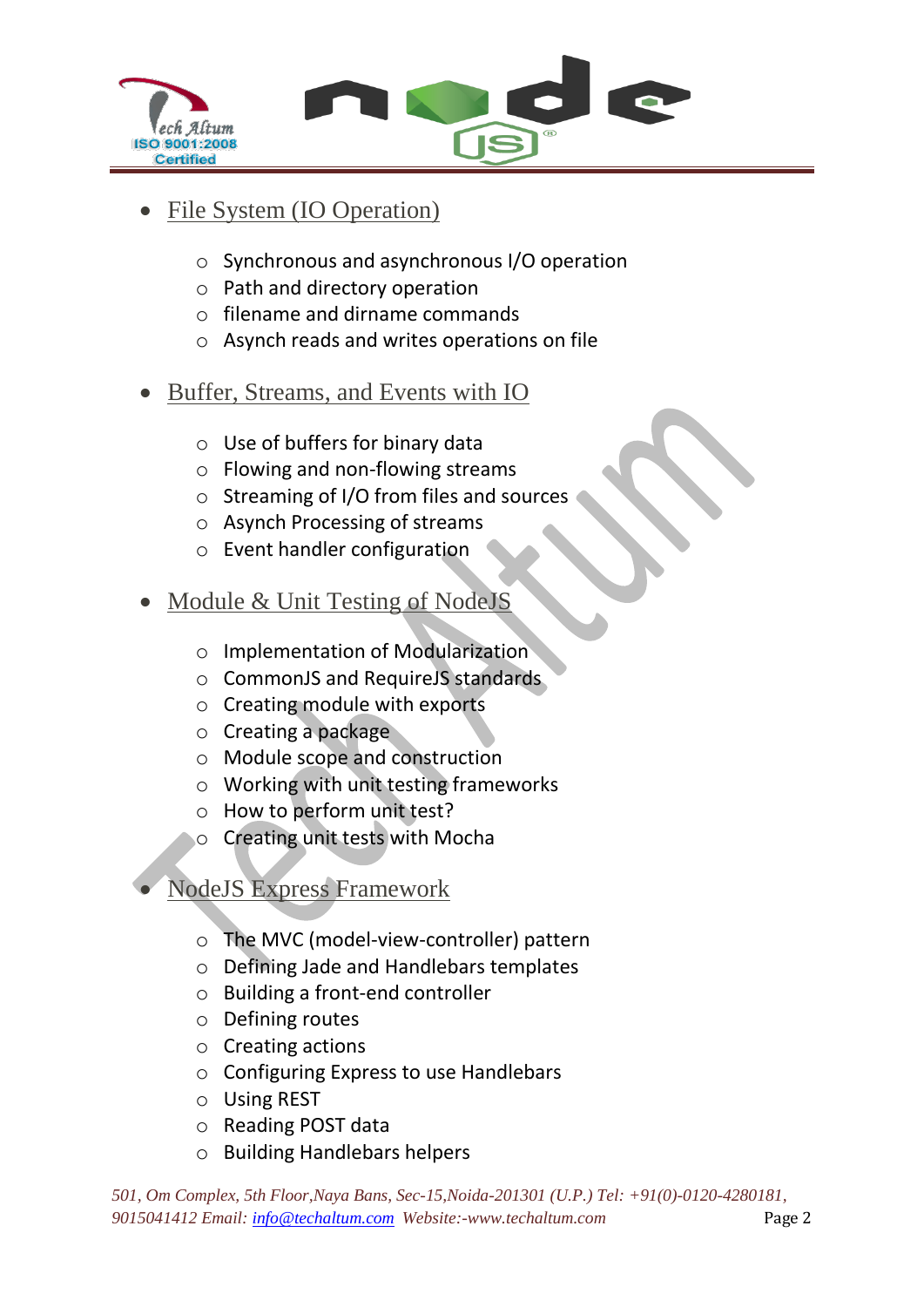

- o Adding middleware
- Connection with DB(RDBMS & MongoDB)
	- o Connection of Node.js code to databases
	- o Connecting to RDBMS and NoSQL databases (Mongo DB)
	- o What is NoSQL and Why NoSQL?
	- o Difference Between RDBMS and NoSQL Databases
	- o Inserting record in Mongo DB using NodeJS
	- o Retrieving record in Mongo DB using NodeJS
	- o Updating record in Mongo DB using NodeJS
	- o Deleting record in Mongo DB using NodeJS
	- o Performing search operation.
- Project
	- o ProductManagement
		- Project Setup
		- Routes & Views
		- Database & Models
		- CRUD Create/Retrieve/Update/Delete product.